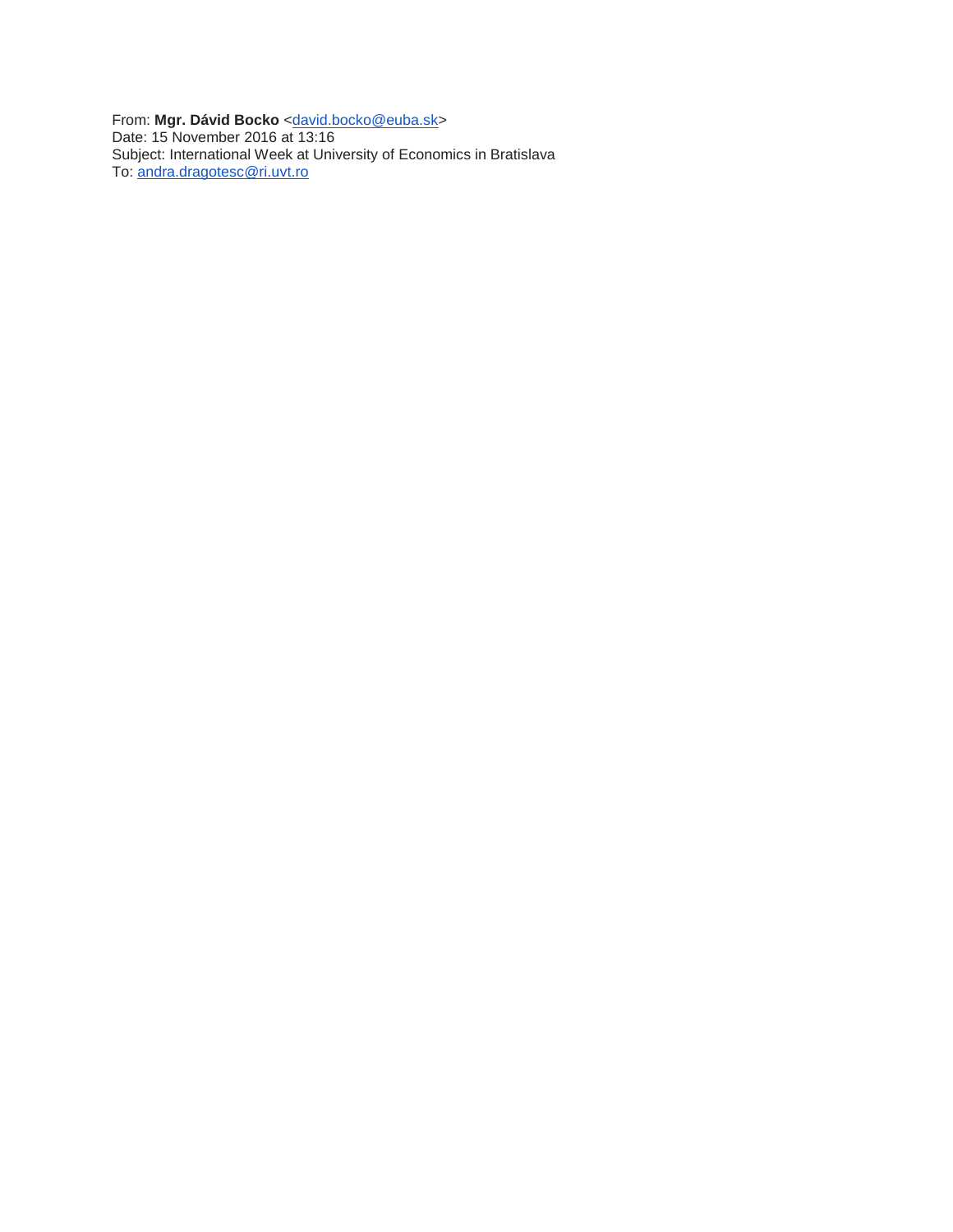Dear Ladies and Gentlemen, Dear Partners,

The University of Economics in Bratislava has the pleasure to invite you to the **4th International Teaching and Training Week 2017,** which will take place **from 3rd to 7th April 2017**.

This event aims to bring together teaching and training staff from our university and partner institutions in order to strengthen international networks and exchange ideas. Please find more information about the preliminary programe of the event in the attachment.

The **maximum** number of participants will be **15**.

There are no participation fees. Participants can apply at their home institution for an Erasmus+ Teaching/Training Staff Grant and have to cover all costs related to this mobility.

In order to proceed further application process please fill in application in attachment and send to [david.bocko@euba.sk.](mailto:david.bocko@euba.sk)

## **The deadline for receiving applications is December 15th, 2016.**

Please, find bellow the link with more information about the University of Economics in Bratislava:

[https://www.euba.sk/univerzitne-aktivity/preview-file/at\\_the](http://maurit.us13.list-manage.com/track/click?u=80ab8a49d22f1f0d429f54a65&id=5c9b5ce225&e=79dccfeafb)[heart\\_UMV\\_www\\_mail-20996.pdf](http://maurit.us13.list-manage.com/track/click?u=80ab8a49d22f1f0d429f54a65&id=5c9b5ce225&e=79dccfeafb)

In case of any questions feel free to contact us!

We are looking forward to welcoming you at our university!